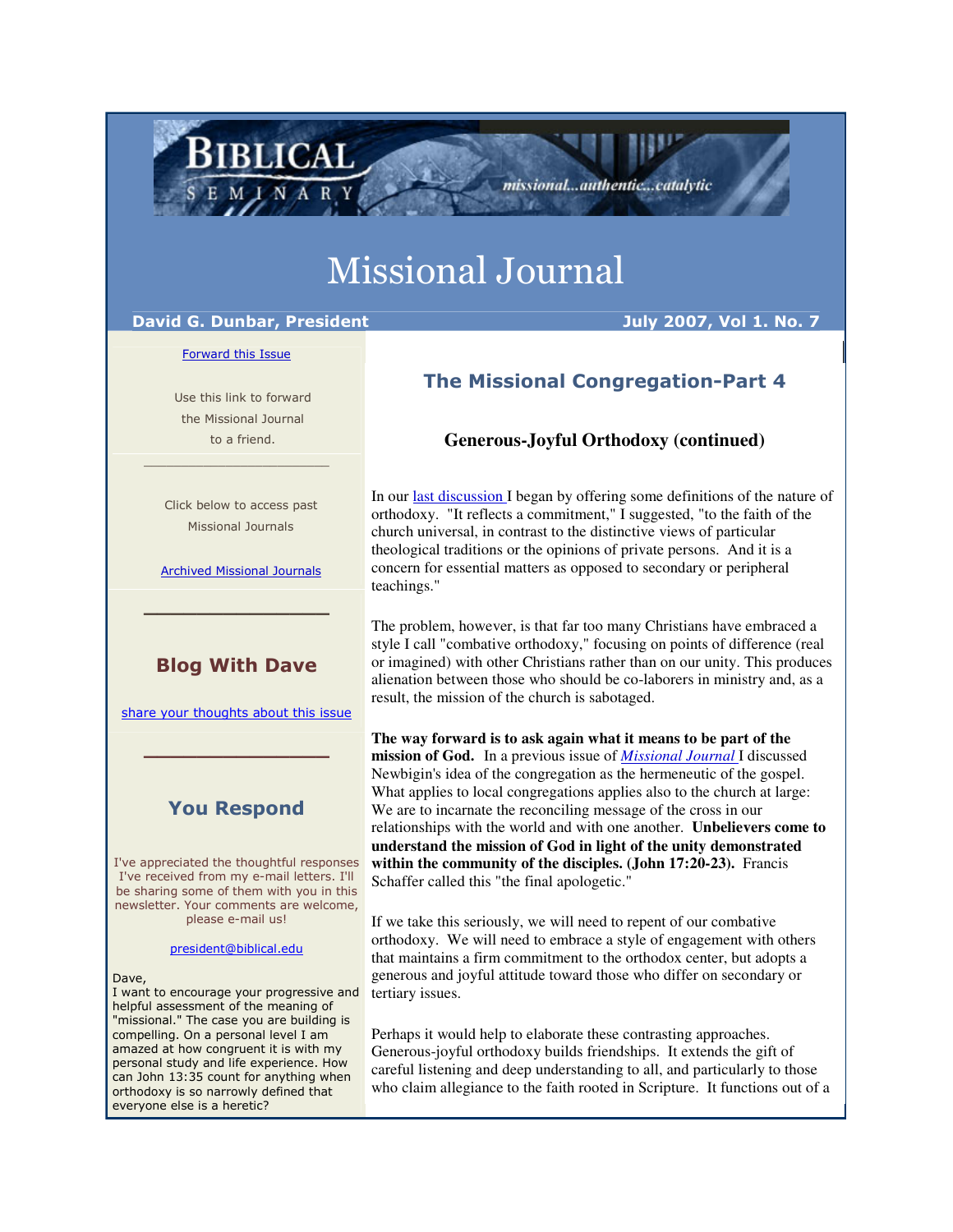Rich McDaniel Former Biblical Seminary Board Member

#### Dave,

I found it [your article] very encouraging not just in my spirit, but in causing me to want to work toward unity in the church. Thanks for the time you are taking to not only define your position as a seminary, but to minister to the pastors in our community.

\_\_\_\_\_\_\_\_\_\_\_\_\_\_\_\_\_\_\_\_\_\_\_

J. Eugene Miller MDiv, 2005 Living Hope Community Church

 $\mathcal{L}_\mathcal{L}$  , where  $\mathcal{L}_\mathcal{L}$  is the set of the set of the set of the set of the set of the set of the set of the set of the set of the set of the set of the set of the set of the set of the set of the set of the Quick Links

## Biblical's Website

## CECL at Biblical

If you are interested in supporting our vision for seminary education click here

Institutional Advancement

copyright © 2007 David G. Dunbar

hermeneutic of trust--those who confess Christ are accepted as brothers and sisters whose faith is a cause for celebration not conflict. Generous orthodoxy is that biblical love which "believes all [the best] things"(1 Cor. 13:7) about a brother/sister.

Combative orthodoxy, on the other hand, builds enmity. It functions out of a hermeneutic of suspicion that assumes one to be guilty until proven innocent. In this world, difference is dangerous, and shibboleths become the code of acceptance. Dialogue among friends gives way to debate among partisans. Combative orthodoxy is the spirit that "believes all [the worst] things" about a brother/sister and communicates this to others. It is therefore one of the seven things that the Lord hates (Prov. 6:16-19).

So how might we nurture generous-joyful orthodoxy? A few specific suggestions:

- 1. **We need to cultivate balance in the Christian life**. Generous-joyful orthodoxy is not a bland, lowest-commondenominator approach to Christian unity. It is a passionate commitment to knowing the truth of the living God revealed in Jesus who is the Christ. But knowing the truth of this God entails having a passionate love for his people (and for the world). We must not settle for one over the other.
- 2. **Consider the possibility that diversity within the church may be a good thing, even one intended by God!** We know that genetic variety is beneficial and that inbreeding is not. Why did the Spirit give us four gospels rather than one? Why James *and* Paul? If diversity is built into the New Testament itself, isn't it possible that God wants us to profit from the diversity that is part of the great tradition of Christian orthodoxy?
- 3. **We need to extend to others the grace of respectful understanding.** Just because others have a different opinion or practice doesn't mean they are a) stupid, b) disobedient, or c) ignorant of God's Word. Can we give up rhetoric that suggests Calvinists don't care about evangelism, that Arminians are Pelagian, that charismatics simply want feelgood religion, that mega-churches are only concerned about numbers and marketing strategies, and that emerging churches don't believe in truth?
- 4. **Try giving up labels entirely for a year.** Instead of calling someone a "liberal," or "fundamentalist," or "emerging," or "heretical," try using a sentence or paragraph to describe what they believe. See if it makes you more careful about how you listen and respond to others. Consider how they may be more *like* you than unlike. And, oh yes, try checking with them directly before you spread the word about what your friend told you she read on a web site that quoted (word for word!) what someone overheard this dangerous person say at the water cooler.